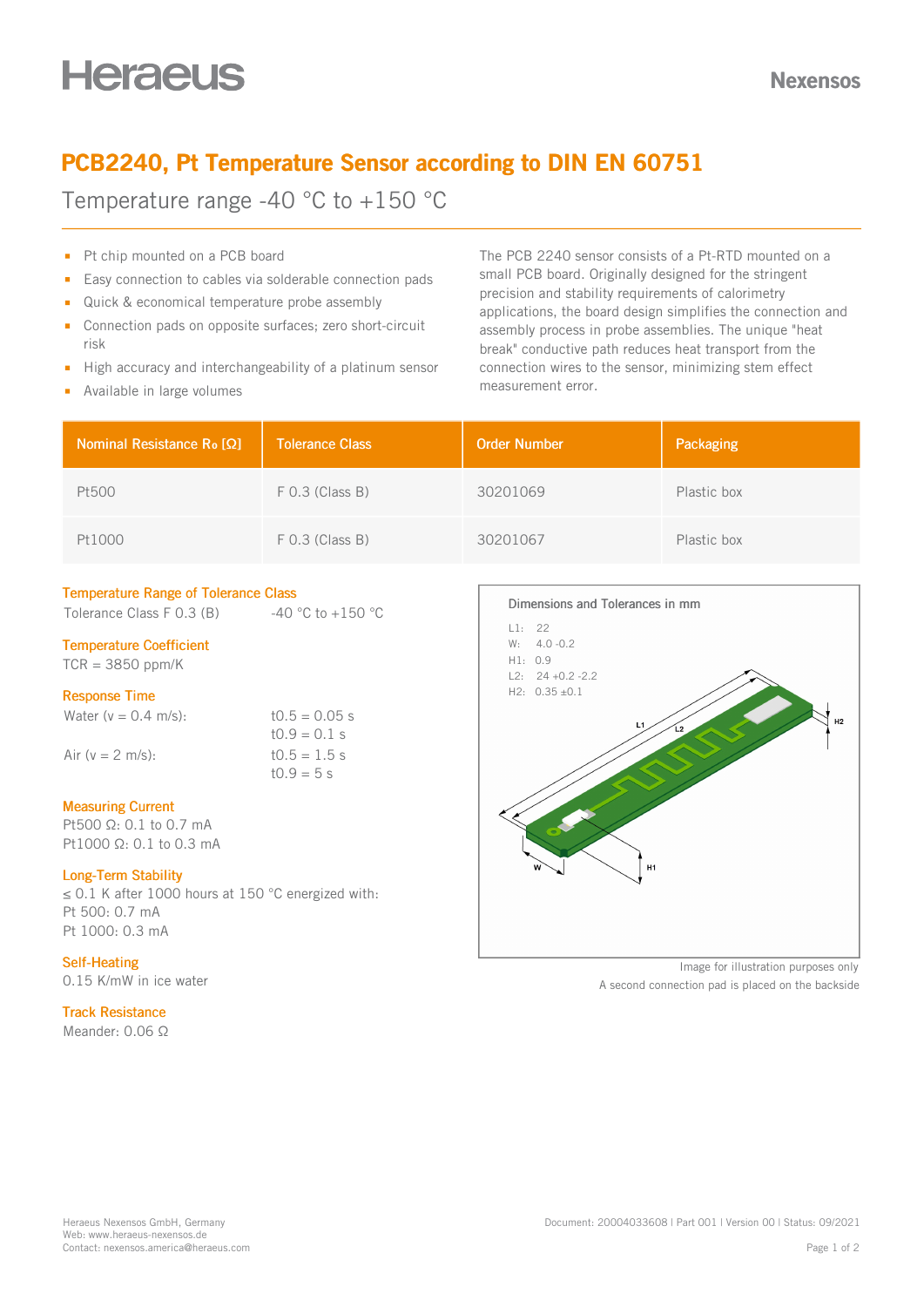## PCB2240, Pt Temperature Sensor according to DIN EN 60751

Temperature range -40 °C to +150 °C

#### Temperature Chance Resistance

≤ 0.1 K after 1000 change 0 °C/150 °C in air

#### Soldering Connection

Cu connection pad with chem. Sn surface

#### Connection Technology

Soft Soldering

1) Chip is soldered lead free

2) Connection pads are ready for lead free soldering

#### **Packaging**

Plastic box Alternative packaging forms on request.

#### Storage Life

At least 12 months (after manufacture), when stored under the recommended conditions. Longer shelf life may be possible depending upon actual storage conditions, after requalification by customer. Nitrogen atmosphere recommended.

#### **Note**

Other tolerances and values of resistance are available on request.

#### California Proposition 65



### **A** WARNING

WARNING: This product can expose you to chemicals including N,N-Dimethylformamide, which is known to the State of California to cause cancer.

For more information go to [www.p65warnings.ca.gov](https://www.p65warnings.ca.gov)



The information provided in this data sheet describes certain technical characteristics of the product, but shall not be qualified or construed as quality guarantee (Beschaffenheitsgarantie) in the meaning of sections 443 and 444 German Civil Code. The information provided in this data sheet regarding measurement values (including, but not limited to, response time, long-term stability, vibration and shock resistance, insulation resistance and self-heating) are average values that have been obtained under laboratory conditions in tests of large numbers of the product. Product results or measurements achieved by customer or any other person in any production, test, or other environment may vary depending on the specific conditions of use.

The customer is solely responsible to determine whether the product is suited for the customer's intended use; in this respect Heraeus cannot assume any liability. The sale of any products by Heraeus is exclusively subject to the General Terms of Sale and Delivery of Heraeus in their current version at the time of purchase, which is available under www.heraeus.com/gtc or may be furnished upon request. This data sheet is subject to changes without prior notice.

Heraeus Nexensos GmbH, Reinhard-Heraeus-Ring 23, 63801 Kleinostheim, Germany

Heraeus Nexensos GmbH, Germany Web: [www.heraeus-nexensos.de](http://www.heraeus-nexensos.de) Contact: [nexensos.america@heraeus.com](mailto:nexensos.america@heraeus.com?subject=Request%20via%20Datasheet)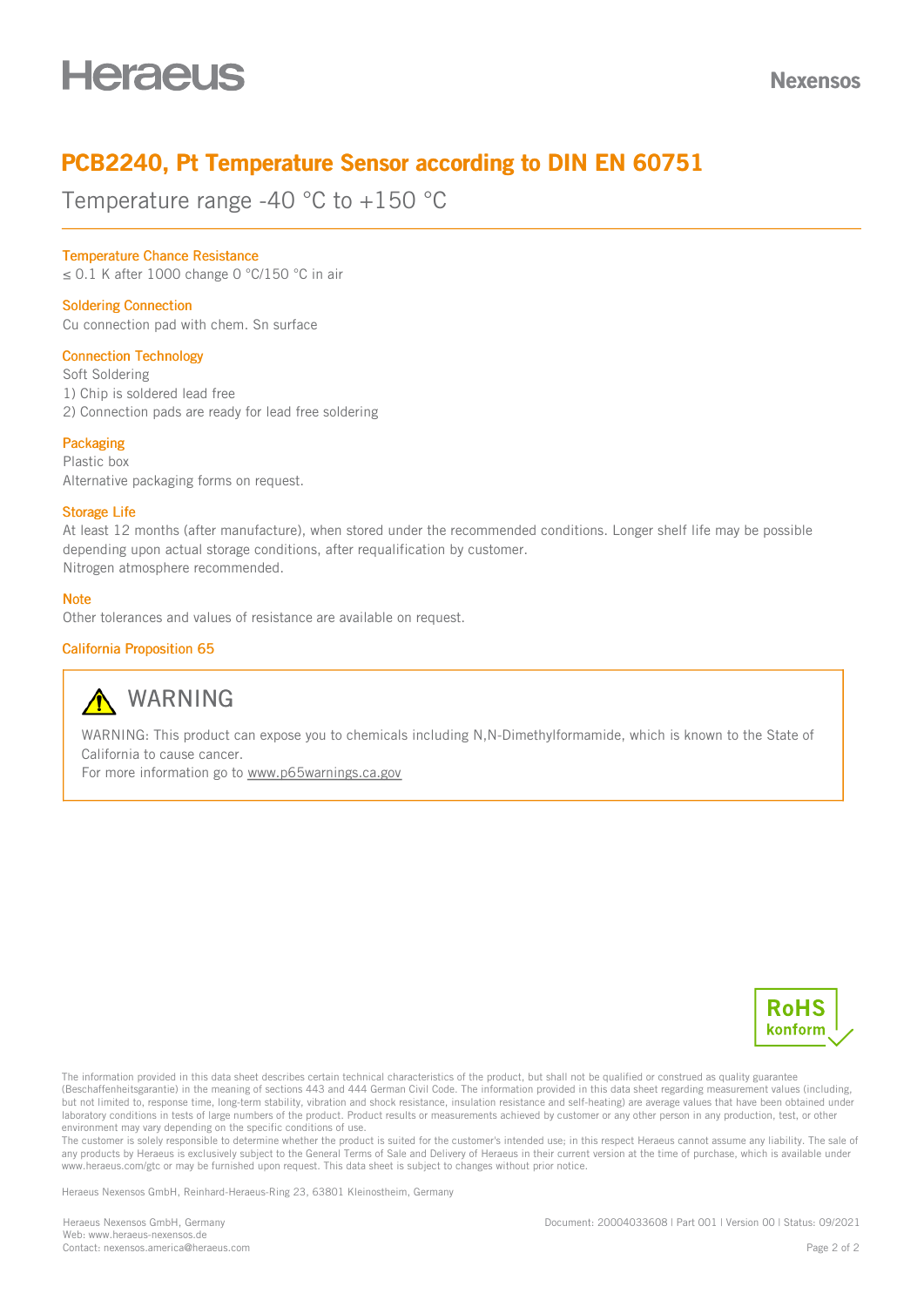## PCB1325.4, Pt Temperature Sensor according to DIN EN 60751

Temperature range -40 °C to +150 °C

- Pt chip mounted on a PCB board
- Easy connection to cables via solderable connection pads  $\blacksquare$
- Quick & economical temperature probe assembly
- Connection pads on opposite surfaces; zero short-circuit  $\mathbf{m}$ risk
- High accuracy and interchangeability of a platinum sensor  $\mathbf{r}$
- **Available in large volumes**

The PCB 1325.4 sensor consists of a Pt-RTD mounted on a small PCB board. Originally designed for the stringent precision and stability requirements of calorimetry applications, the board design simplifies the connection and assembly process in probe assemblies. The unique "heat break" conductive path reduces heat transport from the connection wires to the sensor, minimizing stem effect measurement error.

| Nominal Resistance Ro [Ω] | <b>Tolerance Class</b> | <b>Order Number</b> | Packaging   |
|---------------------------|------------------------|---------------------|-------------|
| Pt500                     | $F$ 0.3 (Class B)      | 30201107            | Plastic box |
| Pt1000                    | $F$ 0.3 (Class B)      | 30201106            | Plastic box |

#### Temperature Range of Tolerance Class

Tolerance Class F 0.3 (B)  $-40 °C$  to +150 °C

#### Temperature Coefficient

 $TCR = 3850$  ppm/K

#### Response Time

Water  $(v = 0.4 \text{ m/s})$ : t $0.5 = 0.05 \text{ s}$ 

 $10.9 = 0.1$  s Air ( $v = 2$  m/s): t0.5 = 1.5 s  $t0.9 = 5 s$ 

#### Measuring Current

Pt500 Ω: 0.1 to 0.7 mA Pt1000 Ω: 0.1 to 0.3 mA

#### Long-Term Stability

≤ 0.1 K after 1000 hours at 150 °C energized with: Pt 500: 0.7 mA Pt 1000: 0.3 mA

#### Self-Heating

0.15 K/mW in ice water

#### Track Resistance

Meander: 0.07 Ω



Image for illustration purposes only

A second connection pad is placed on the backside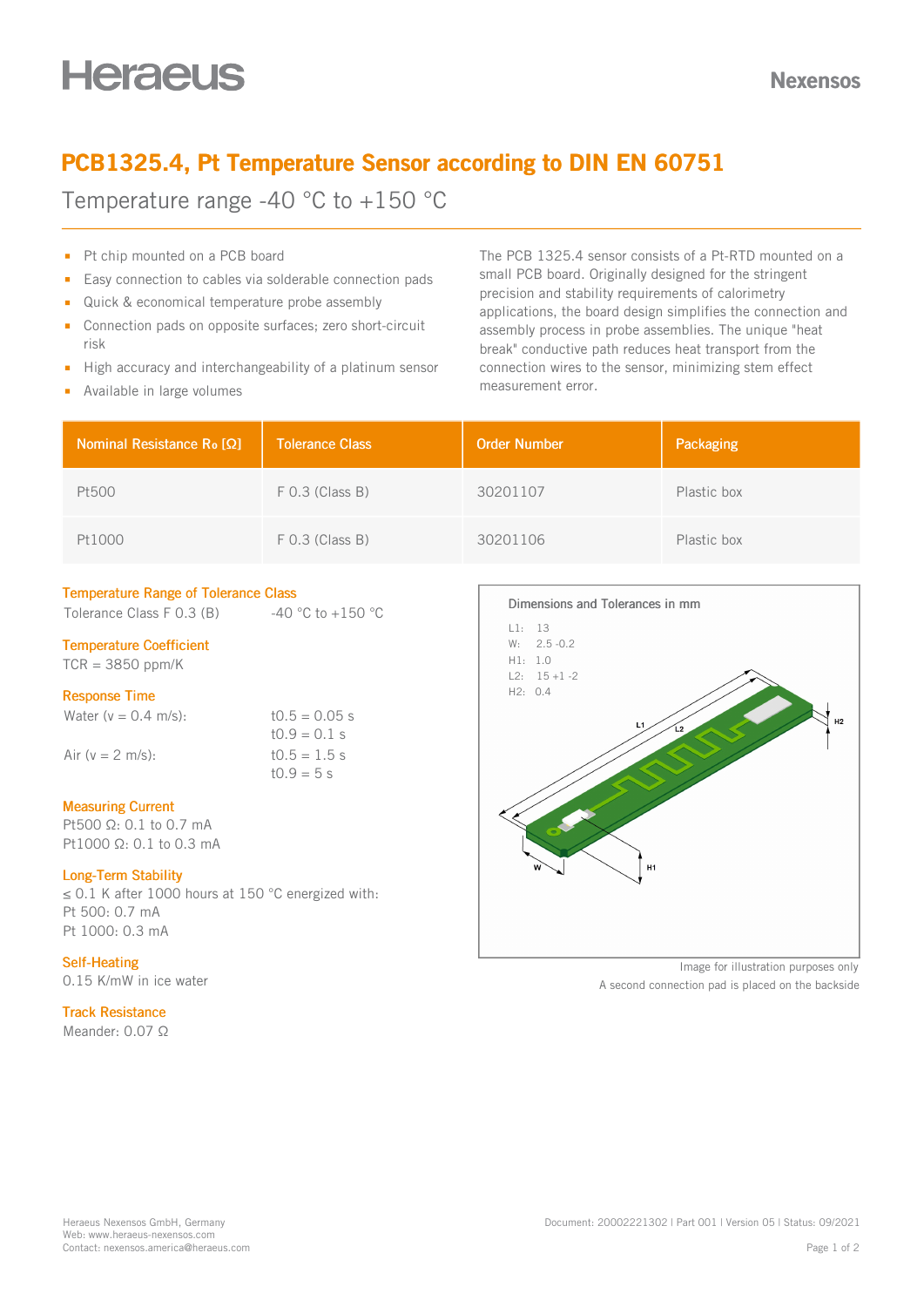## PCB1325.4, Pt Temperature Sensor according to DIN EN 60751

Temperature range -40 °C to +150 °C

#### Temperature Chance Resistance

≤ 0.1 K after 1000 change 0 °C/150 °C in air

#### Soldering Connection

Cu connection pad with chem. Sn surface

#### Connection Technology

Soft Soldering

1) Chip is soldered lead free

2) Connection pads are ready for lead free soldering

#### **Packaging**

Plastic box Alternative packaging forms on request.

#### Storage Life

At least 12 months (after manufacture), when stored under the recommended conditions. Longer shelf life may be possible depending upon actual storage conditions, after requalification by customer. Nitrogen atmosphere recommended.

#### **Note**

Other tolerances and values of resistance are available on request.

#### California Proposition 65



### **A** WARNING

WARNING: This product can expose you to chemicals including N,N-Dimethylformamide, which is known to the State of California to cause cancer.

For more information go to [www.p65warnings.ca.gov](https://www.p65warnings.ca.gov)



The information provided in this data sheet describes certain technical characteristics of the product, but shall not be qualified or construed as quality guarantee (Beschaffenheitsgarantie) in the meaning of sections 443 and 444 German Civil Code. The information provided in this data sheet regarding measurement values (including, but not limited to, response time, long-term stability, vibration and shock resistance, insulation resistance and self-heating) are average values that have been obtained under laboratory conditions in tests of large numbers of the product. Product results or measurements achieved by customer or any other person in any production, test, or other environment may vary depending on the specific conditions of use.

The customer is solely responsible to determine whether the product is suited for the customer's intended use; in this respect Heraeus cannot assume any liability. The sale of any products by Heraeus is exclusively subject to the General Terms of Sale and Delivery of Heraeus in their current version at the time of purchase, which is available under www.heraeus.com/gtc or may be furnished upon request. This data sheet is subject to changes without prior notice.

Heraeus Nexensos GmbH, Reinhard-Heraeus-Ring 23, 63801 Kleinostheim, Germany

Heraeus Nexensos GmbH, Germany Web: [www.heraeus-nexensos.com](https://www.heraeus-nexensos.com) Contact: [nexensos.america@heraeus.com](mailto:nexensos.america@heraeus.com%20?subject=Request%20via%20Datasheet) Document: 20002221302 | Part 001 | Version 05 | Status: 09/2021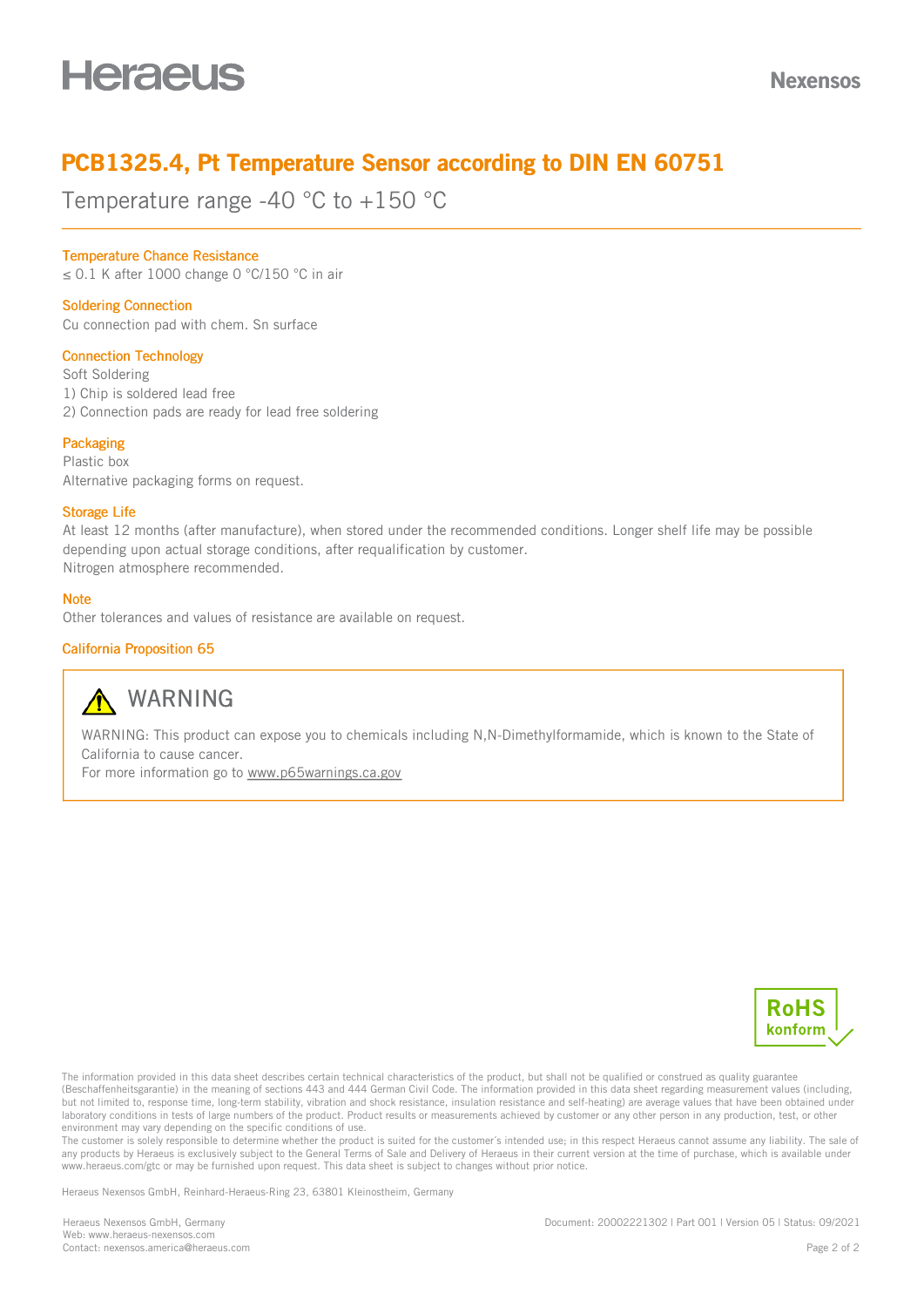## PCB2225, Pt Temperature Sensor according to DIN EN 60751

Temperature range -40 °C to +150 °C

- Pt chip mounted on a PCB board
- Easy connection to cables via solderable connection pads  $\blacksquare$
- Quick & economical temperature probe assembly
- Connection pads on opposite surfaces; zero short-circuit  $\mathbf{m}$ risk
- High accuracy and interchangeability of a platinum sensor  $\mathbf{r}$
- **Available in large volumes**

The PCB 2225 sensor consists of a Pt-RTD mounted on a small PCB board. Originally designed for the stringent precision and stability requirements of calorimetry applications, the board design simplifies the connection and assembly process in probe assemblies. The unique "heat break" conductive path reduces heat transport from the connection wires to the sensor, minimizing stem effect measurement error.

| Nominal Resistance R <sub>o</sub> [Ω] | <b>Tolerance Class</b> | <b>Order Number</b> | Packaging   |
|---------------------------------------|------------------------|---------------------|-------------|
| Pt100                                 | $F$ 0.3 (Class B)      | 30201075            | Plastic box |
| Pt1000                                | $F$ 0.3 (Class B)      | 30201063            | Plastic box |

#### Temperature Range of Tolerance Class

Tolerance Class F 0.3 (B)  $-40 °C$  to +150 °C

#### Temperature Coefficient

 $TCR = 3850$  ppm/K

#### Response Time

Water  $(v = 0.4 \text{ m/s})$ : t $0.5 = 0.05 \text{ s}$ 

 $10.9 = 0.1$  s Air ( $v = 2$  m/s): t0.5 = 1.5 s  $t0.9 = 5 s$ 

#### Measuring Current

Pt100 Ω: 0.3 to 1 mA Pt1000 Ω: 0.1 to 0.3 mA

#### Long-Term Stability

≤ 0.1 K after 1000 hours at 150 °C energized with: Pt 100: 1.0 mA Pt 1000: 0.3 mA

#### Self-Heating

0.15 K/mW in ice water

#### Track Resistance

Meander: 0.06 Ω



Image for illustration purposes only

A second connection pad is placed on the backside